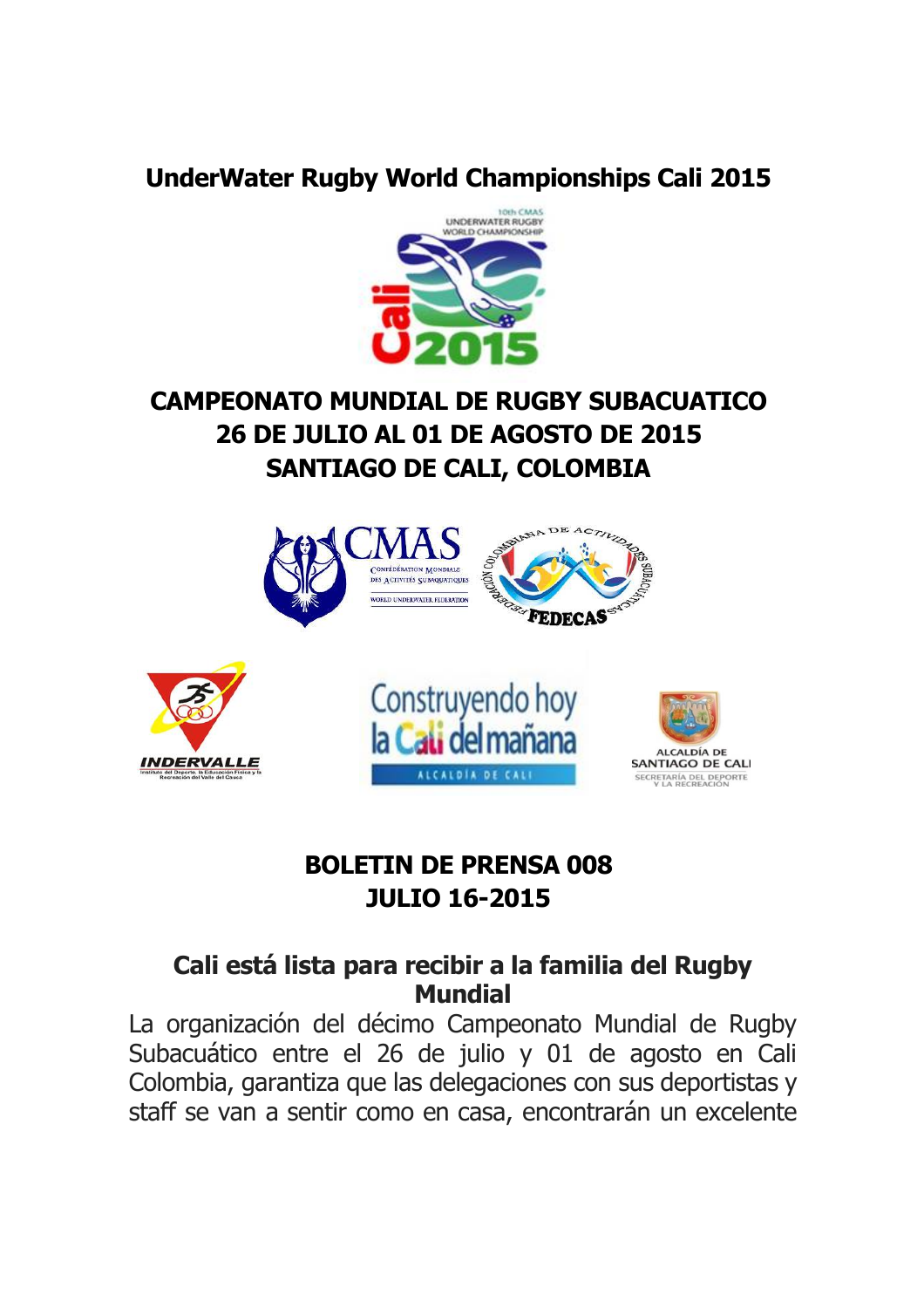calor humano, buena organización, en lo técnico, logístico y deportivo para dejar en todos la mejor imagen de Cali como ciudad deportiva de mundo.

El mismo escenario donde se desarrollaron las competencias de los pasados Juegos Mundiales Cali 2013, las piscinas Alberto Galindo Herrera, será donde jugarán los partidos los 21 equipos de los 13 países que serán recibidos en Cali.

Las Federaciones que estarán en competencia son: Australia, Alemania, Austria, España, Suráfrica, Finlandia, Dinamarca, Suecia, Estados Unidos, Canadá, Noruega, Venezuela y Colombia

## **Cali is ready to receive the Underwater Rugby Family**

The Organizers of the Tenth CMAS Underwater Rugby World Championship which will be held from July 26<sup>th</sup> to August  $1<sup>st</sup>$  in Cali, Colombia, guarantees that all delegations, athletes and staff equally, will feel at home. They will find the wonderful kindness, good organization in all aspects, technical, logistically and sportive to leave in everyone the best image of Cali as the sports city of the world

The Alberto Galindo Herrera pools, the same venue where the World Games where played in 2013 is where the 21 teams of the 13 federations that are coming to the city will hold their competition.

The federations which will be competing are: Australia, Austria, Canada, Denmark, Finland, Germany, Norway, South Africa, Spain, Sweden, USA, Venezuela and Colombia